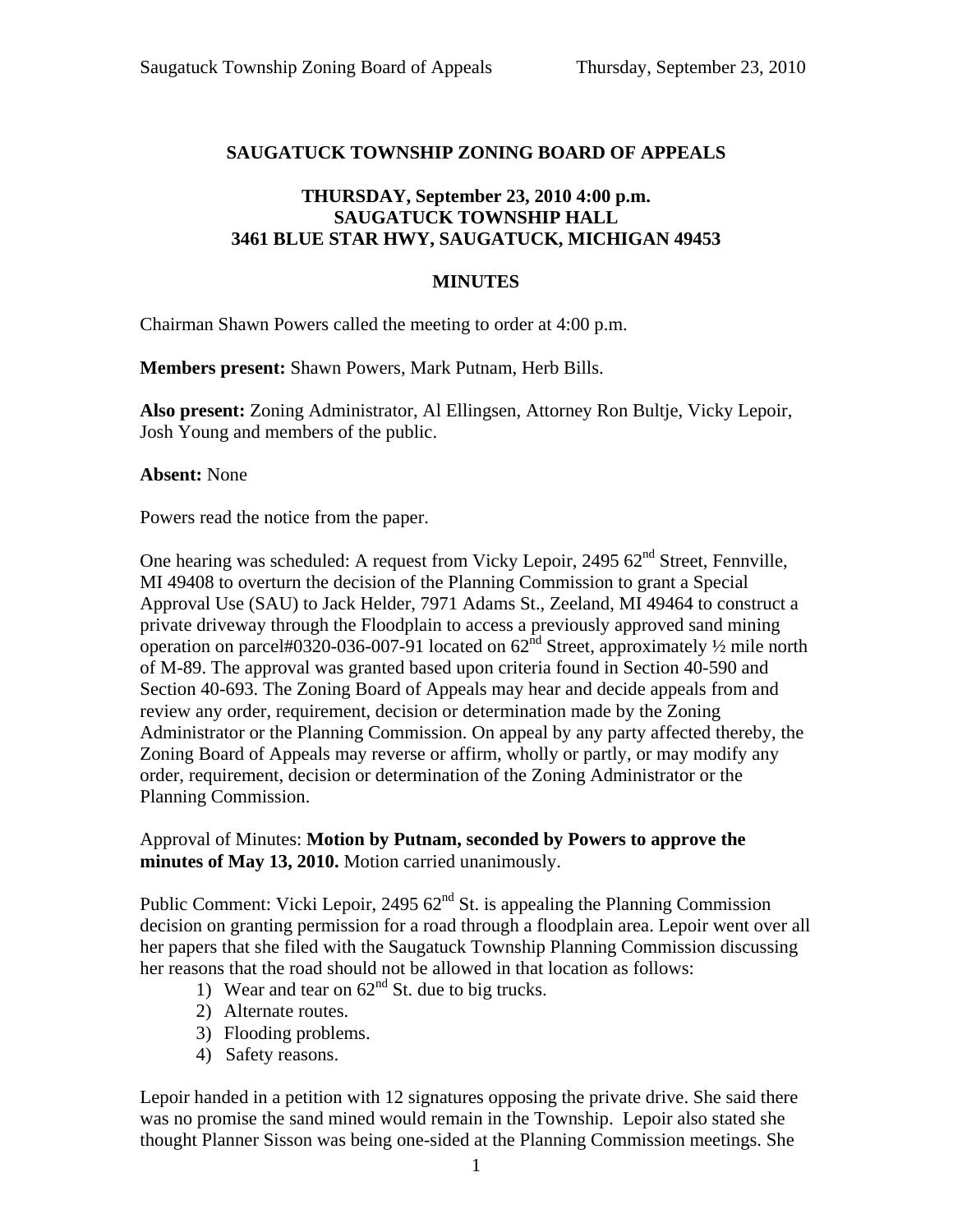wanted to point out that Helder only has vacant property and would not know how bad it floods in that area.

Josh Young, 4949 136<sup>th</sup> Ave. JJ Sand Mining, wanted to comment on Lepoir's concerns. He stated that there are funds that repair roads and that they are not a big operation. Alternate routes were looked at but this was the most feasible and prudent. MDEQ (now DNRE) granted them a permit for this driveway. The flooding issues were considered at the MDEQ level; there will be more material taken out in the floodplain area so the water will have more area to back up into. The area won't be more susceptible to flooding than it would be before the drive being put in according to the engineers' standpoint. He noted that an access to M-89 would not be safe, and that the approved road enters a County primary road (i.e.,  $62<sup>nd</sup>$  Avenue).

Discussion took place regarding the culverts and the retention area.

Don Brown, 2533  $62<sup>nd</sup>$  St. stated his property is always flooding and was concerned if this private driveway would have more of an impact.

Attorney Bultje mentioned there is an appeal through the DNRE pertaining to the private driveway.

Larry Edris, Planning Commission Chairman stated that the Planning Commission did miss that the road was in the floodplain and so the matter was brought back to the Planning Commission under the floodplain ordinance after the Planning Commission granted the SAU for the sand mining operation. The ordinance does not prohibit building a road in a floodplain but just says certain requirements have to be met. Edris stated the Planning Commission has no authority to require an applicant hire a civil engineer when a project is brought to the Planning Commission. Edris stated the alternate routes were considered and that the DNRE found the most effective solution was the route where the floodplain is located.

Attorney Bultje stated that the questions asked of the engineer ultimately hired by the applicant were only for that specific route and not for the alternate routes. The Planning Commission had already reviewed Planner Sisson's report and agreed that the other routes had problems and that the approved route was most feasible. The questions were to make sure that this route, the most feasible, was not going to create a dangerous situation. Engineer Calvin Becksvoort, and Lepoir's engineer Jack Barr, agreed that this route would not create a dangerous situation.

Robert Kotman, 2485  $62<sup>nd</sup>$  St. stated that putting that road in would do more harm than good.

Nick Saputo,  $243762<sup>nd</sup>$  St. was concerned because of the dust problems that might occur.

Jim Dejonge, 2489  $62<sup>nd</sup>$  St. stated that the easement between him and Kotman is only accessible to those 11 acres and does not go any further.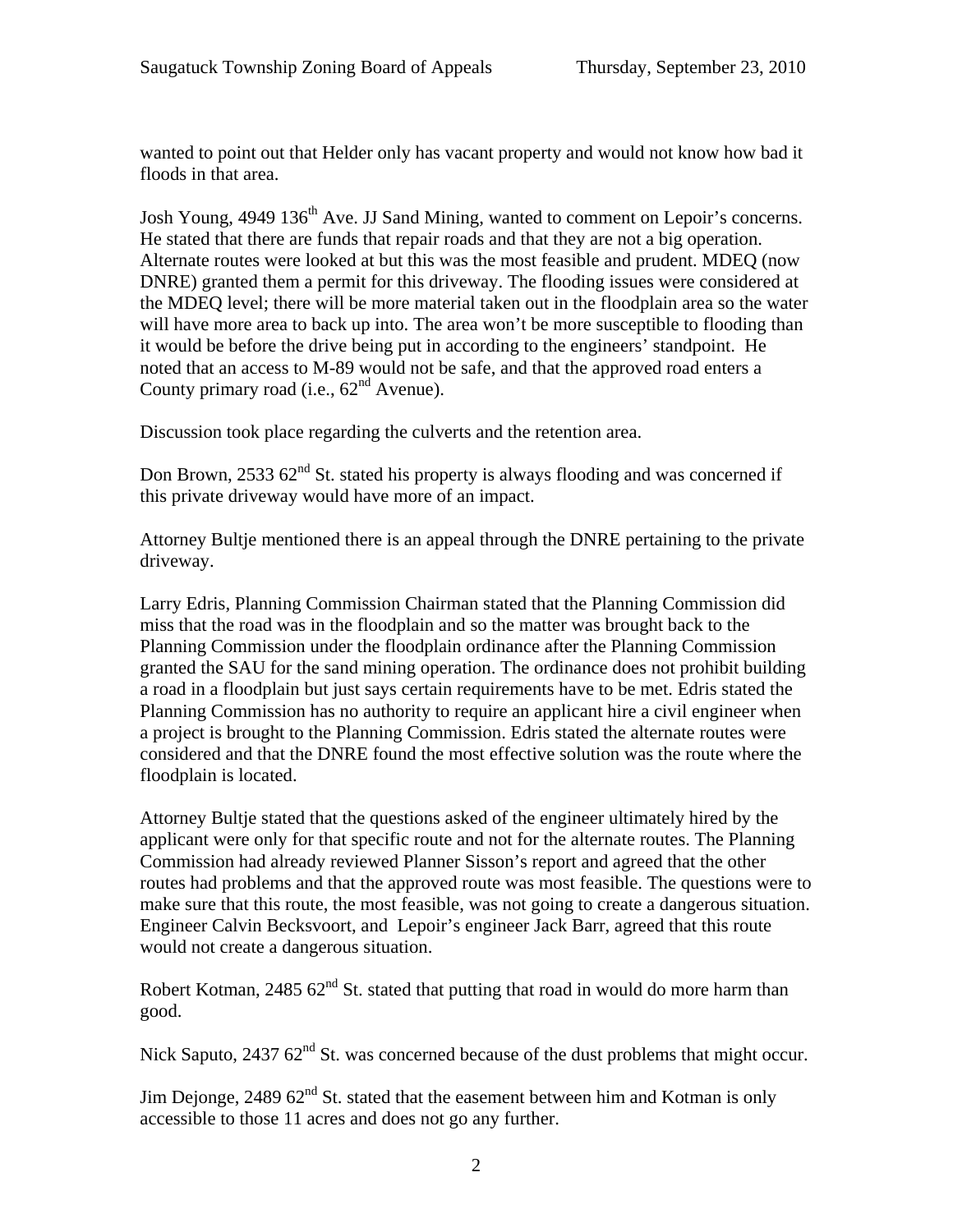Kathy Sturm, 2591  $62<sup>nd</sup>$  St. had questions on the drain and she wanted to talk to the experts. Chair Powers stated she would have to contact the DNRE.

Public hearing closed by Chair Powers.

Putnam stated he has not seen anything new presented to change the decision and that the Planning Commission and the civil engineers did their job.

Zoning Administrator, Al Ellingsen stated the reason for his apologetic letter dated 2/12/10 was that the Planning Commission, Planner, and Zoning Administrator missed that there was a floodplain where the road was going. Ellingsen had to ask JJ Sand Mining to come back and apply for a SAU because the road was located in the floodplain area.

Edris pointed out that any SAU granted by the Planning Commission states that it is conditioned upon all other legal requirements being satisfied, including compliance with any required DNRE permit and any conditions applied. If the DNRE permit for the access road in the floodplain would not be granted or its conditions not be met, then the conditions of the Planning Commission for the approval of the SAU for the access road in the floodplain would not be satisfied.

# **Motion made by Putnam, seconded by Bills, to find that the Planning Commission used the proper procedure in considering and granting the SAU for the road in the floodplain. The motion passed unanimously.**

Discussion took place regarding the permits for the floodplain.

Bills asked when the road is being completed who will have that responsibility to go out and make sure that all conditions are met. Bultje responded that the DNRE enforces its conditions and the Township enforces its conditions. However, the Township conditions include by reference the DNRE conditions.

Discussion was closed.

**Motion made by Putnam, seconded by Bills, to affirm the Planning Commission's decision to grant a SAU for a private road in a floodplain, in order to access the applicant's sand removal operation. The Zoning Board of Appeals affirms the findings made and the conditions established by the Planning Commission, as reflected in the Planning Commission minutes of April 26, 2010, May 24, 2010, and June 28, 2010. The Zoning Board of Appeals adopts and agrees with the May 21, 2010 memorandum of the Township Planner, which reviewed the standards for the applicant's proposed access road and evaluated all of the alternative routes. The Zoning Board of Appeals further adopts and agrees with the written findings of Engineer Calvin Becksvoort, and notes that Engineer Jack Barr agreed as well. The Zoning Board of Appeals decision is based upon the applicant's site plan, last revised May 19, 2010. Finally, the Zoning Board of Appeals notes that the Allegan County Surveyor and the DNRE reached the same conclusion reached by the**